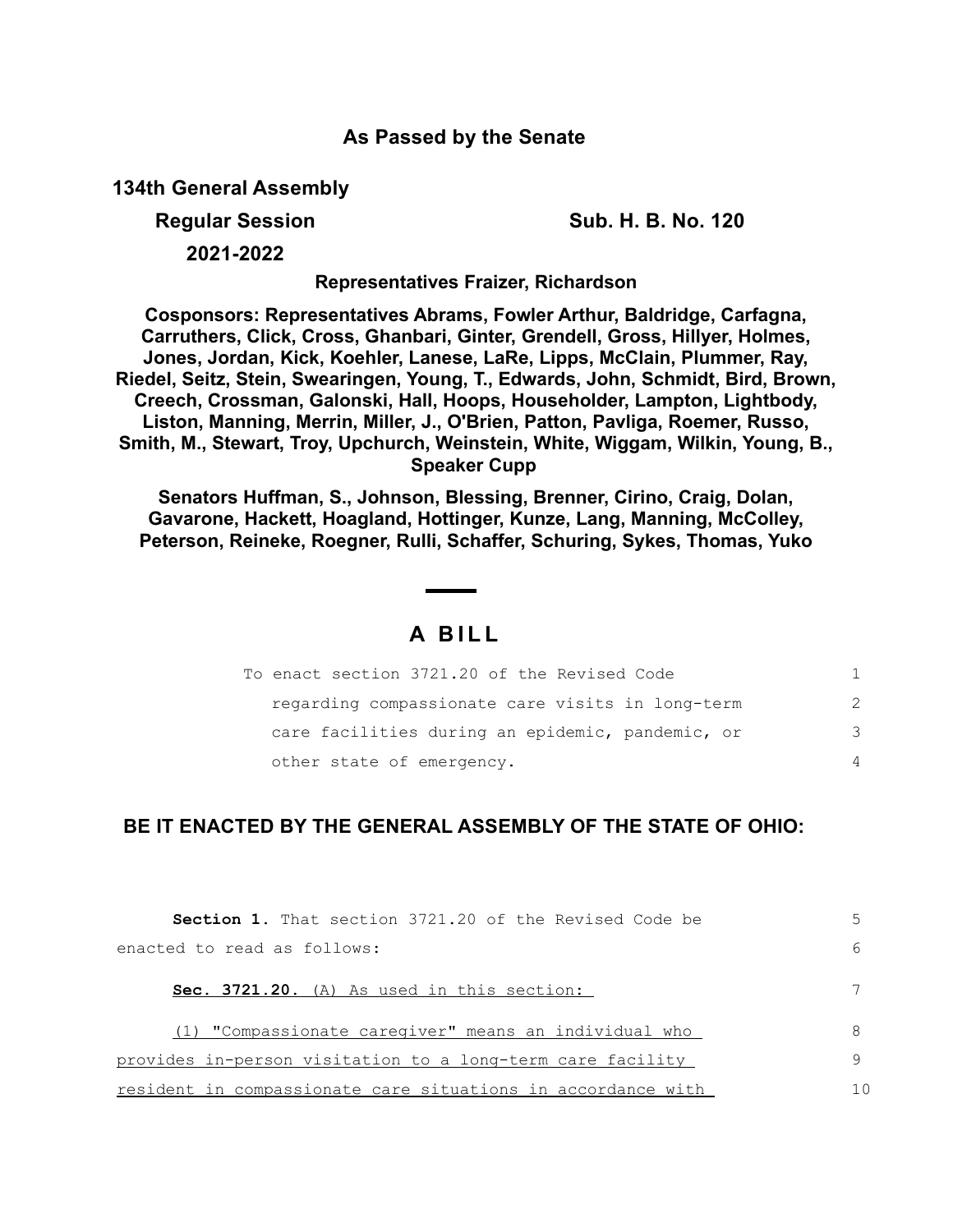| this section.                                                   | 11 |
|-----------------------------------------------------------------|----|
| (2) "Long-term care facility" means a home, as defined in       | 12 |
| section 3721.01 of the Revised Code.                            | 13 |
| "Long-term care facility" does not include any federal          | 14 |
| facility operated in this state, including a facility operated  | 15 |
| by the United States department of veterans affairs.            | 16 |
| (3) "Transmission-based precautions" mean precautions that      | 17 |
| are used when the route of infection transmission is not        | 18 |
| completely interrupted using standard precautions alone.        | 19 |
| Transmission-based precautions are precautions used in addition | 20 |
| to standard precautions.                                        | 21 |
| (B) (1) During an epidemic, pandemic, or other state of         | 22 |
| emergency, a long-term care facility shall permit a             | 23 |
| compassionate caregiver to enter the facility to provide in-    | 24 |
| person visitation to a resident in compassionate care           | 25 |
| situations, which does not refer exclusively to end of life     | 26 |
| situations. Compassionate care situations include, but are not  | 27 |
| limited to, any of the following situations:                    | 28 |
| (a) The resident's end of life;                                 | 29 |
| (b) The resident was recently admitted to the facility and      | 30 |
| is struggling with the change in environment and lack of        | 31 |
| physical family support;                                        | 32 |
| (c) The resident is grieving after a friend or family           | 33 |
| member has recently passed away;                                | 34 |
| (d) The resident is experiencing weight loss or                 | 35 |
| dehydration and needs cueing and encouragement when eating or   | 36 |
| drinking;                                                       | 37 |

(e) The resident is experiencing emotional distress from 38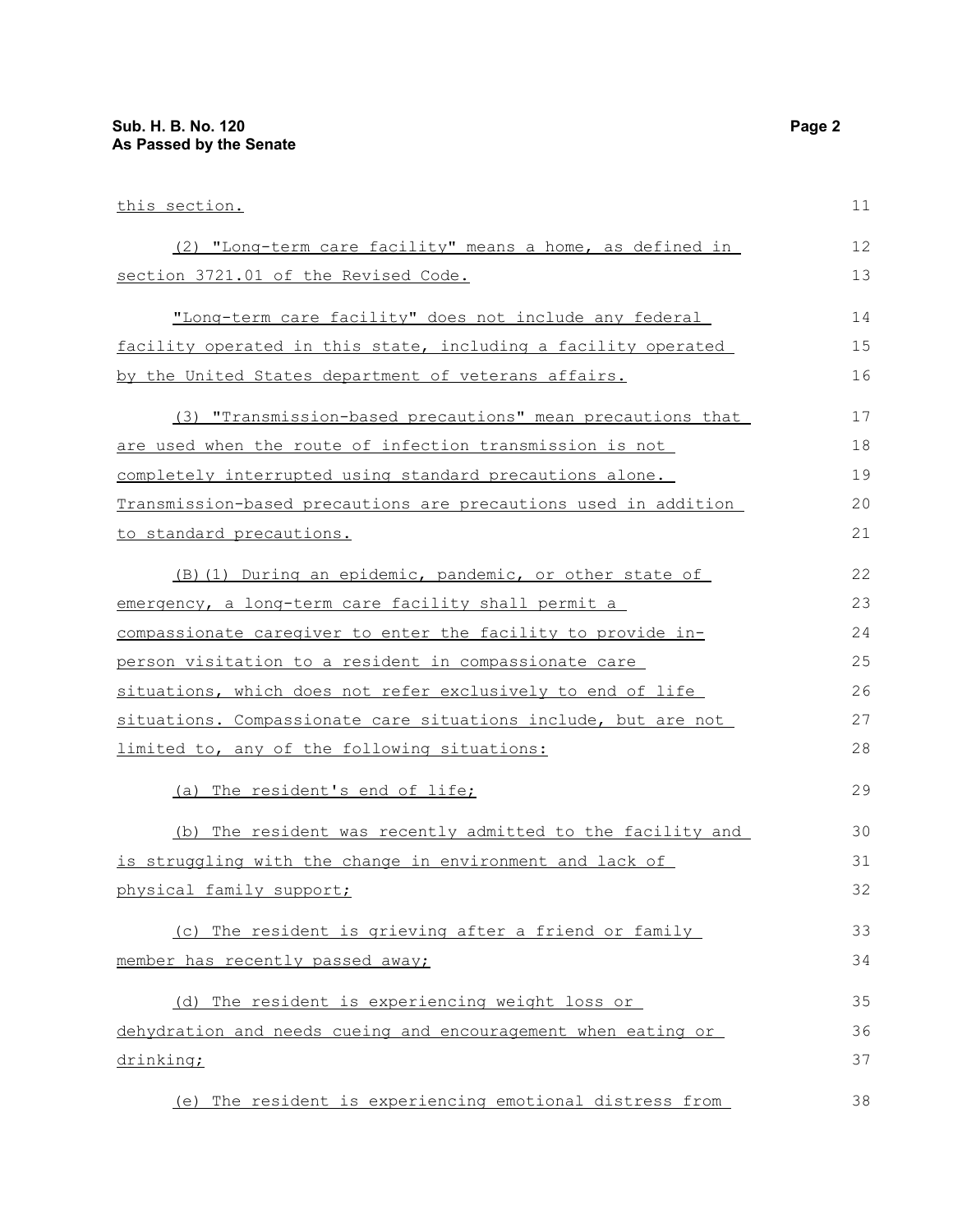| isolation as demonstrated by behavioral changes such as rarely  | 39 |
|-----------------------------------------------------------------|----|
| speaking or crying more frequently;                             | 40 |
| (f) The resident is in transmission-based precautions for       | 41 |
| a disease or illness.                                           | 42 |
| (2) A long-term care facility shall use a person-centered       | 43 |
| approach in working with residents, family members, caregivers, | 44 |
| personal representatives, and, as appropriate, the state long-  | 45 |
| term care ombudsman program to identify residents who are in    | 46 |
| need of visits by a compassionate caregiver for a compassionate | 47 |
| care situation under division (B) (1) of this section.          | 48 |
| (C)(1) When visiting a long-term care facility resident in      | 49 |
| a long-term care facility that is governed by United States     | 50 |
| centers for medicare and medicaid services regulations, the     | 51 |
| compassionate caregiver shall comply with all regulations and   | 52 |
| guidance issued by the centers for medicare and medicaid        | 53 |
| services, as well as the facility's visitor policy established  | 54 |
| under division (D) of this section. When visiting a resident in | 55 |
| a long-term care facility that is not governed by centers for   | 56 |
| medicare and medicaid services regulations, the compassionate   | 57 |
| caregiver shall comply with the facility's visitor policy       | 58 |
| established under division (D) of this section.                 | 59 |
| (2) Before entering a long-term care facility, all              | 60 |
| compassionate caregivers and health care workers shall do both  | 61 |
| of the following:                                               | 62 |
| (a) Undergo screening as the facility determines                | 63 |
| reasonably necessary to ascertain any exposure to a contagious  | 64 |
| disease or illness and disclose any symptoms, as defined by the | 65 |
| facility;                                                       | 66 |
| (b) Produce valid federal or state identification and use       | 67 |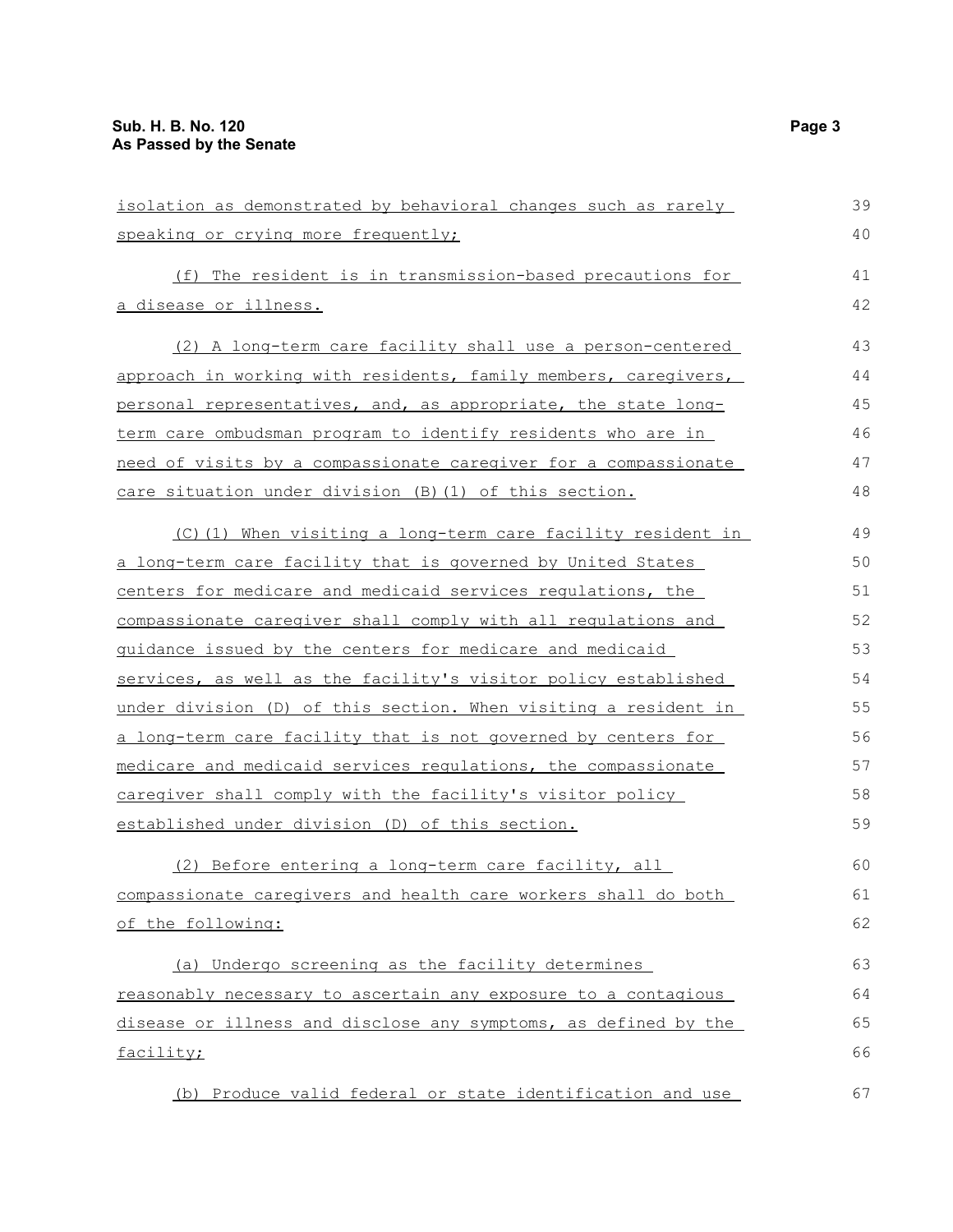## **Sub. H. B. No. 120 Page 4 As Passed by the Senate**

| all appropriate personal protective equipment. Except in an           | 68 |
|-----------------------------------------------------------------------|----|
| emergency, each individual shall provide the facility with the        | 69 |
| individual's current telephone number and address. The facility       | 70 |
| shall log each visitor, including the individual's telephone          | 71 |
| number and address, and retain the log in accordance with state       | 72 |
| and federal record retention requirements.                            | 73 |
| (D) Not later than thirty days after the effective date of            | 74 |
| this section, each long-term care facility shall develop and          | 75 |
| implement a visitation policy regulating compassionate care           | 76 |
| visits during an epidemic, pandemic, or other state of                | 77 |
| emergency. The policy shall do all of the following:                  | 78 |
| (1) Permit visitation at any time to accommodate the                  | 79 |
| schedules of a compassionate caregiver and resident;                  | 80 |
| (2) Require a compassionate caregiver to provide support              | 81 |
| to the resident in the resident's room or designated visitor          | 82 |
| space and to limit movement throughout the facility;                  | 83 |
| (3) Reasonably provide hand sanitizing stations and                   | 84 |
| alcohol-based hand sanitizer in accessible locations;                 | 85 |
| (4) Permit at least two visitors per resident for a                   | 86 |
| <u>minimum of two hours in the case of a resident who displays a </u> | 87 |
| substantial change of condition indicating that end of life is        | 88 |
| approaching, or longer if death is imminent.                          | 89 |
| (5) Require the facility to educate compassionate                     | 90 |
| caregivers, family members, and other interested persons, about       | 91 |
| the right to contact the office of the state long-term care           | 92 |
| ombudsman program established under section 173.15 of the             | 93 |
| Revised Code with concerns about access to the facility and its       | 94 |
| residents;                                                            | 95 |
| (6) Require the facility to communicate to compassionate              | 96 |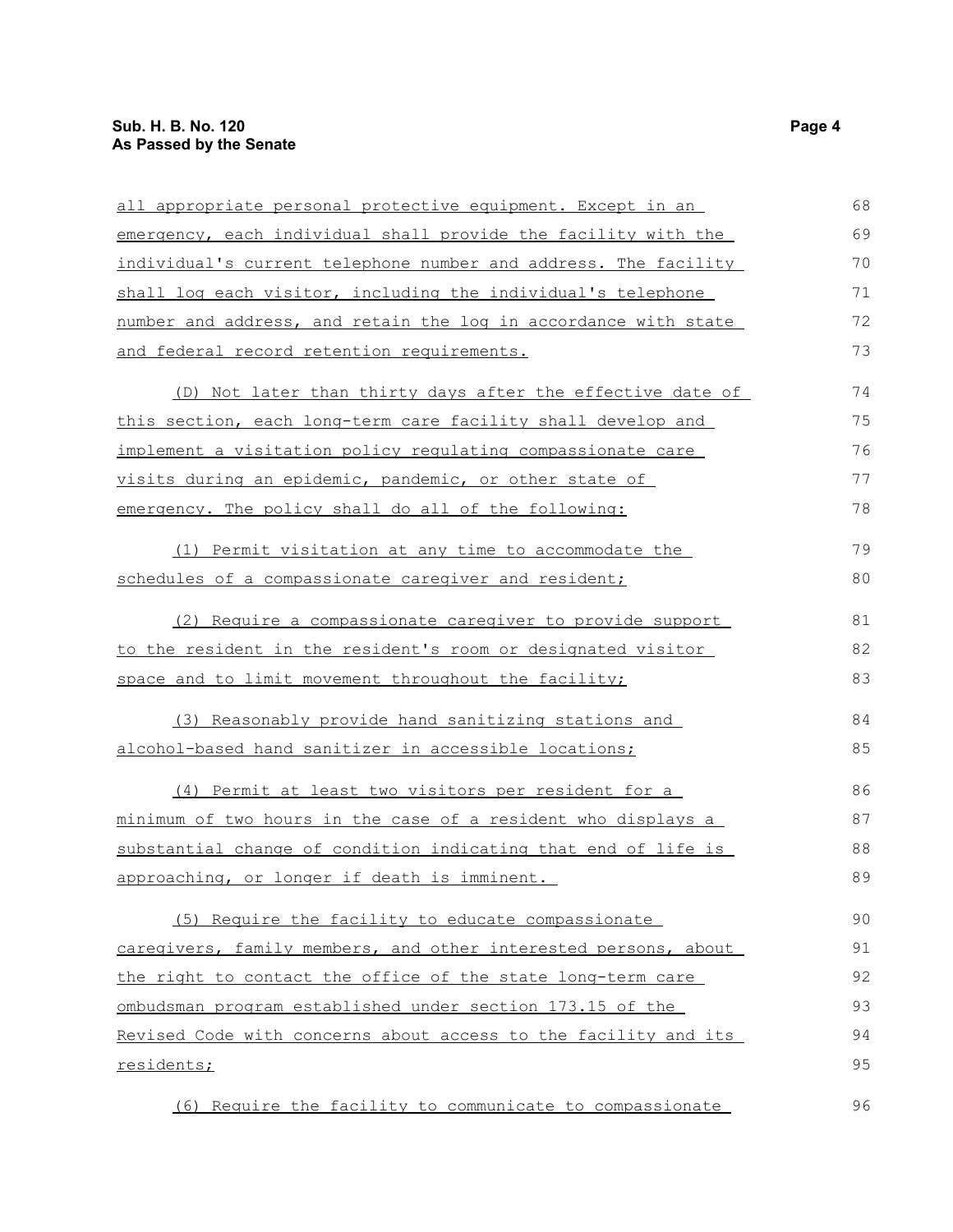| caregivers and residents its visitation policy established under | 97  |
|------------------------------------------------------------------|-----|
| this section;                                                    | 98  |
| (7) Require compassionate caregivers to comply with the          | 99  |
| screening requirements of division (C) (2) of this section;      | 100 |
| (8) Specify whether compassionate caregivers must schedule       | 101 |
| compassionate care visits, other than end of life visits, with   | 102 |
| the facility in advance.                                         | 103 |
| (E) The policies developed and implemented under division        | 104 |
| (D) of this section shall be the least restrictive possible and  | 105 |
| provide maximum access to the resident.                          | 106 |
| (F) During an epidemic, pandemic, or other state of              | 107 |
| emergency, a long-term care facility shall permit health care    | 108 |
| and other workers to enter the facility who are not employees of | 109 |
| the facility but provide direct care to facility residents or    | 110 |
| essential services to the facility, including hospice care       | 111 |
| program and home health agency workers, emergency medical        | 112 |
| services personnel, dialysis technicians, clinical laboratory    | 113 |
| technicians, radiology technicians, social workers, clergy       | 114 |
| members, hair salon personnel, and contractors conducting        | 115 |
| critical on-site maintenance. A facility may, however, restrict  | 116 |
| such an individual from providing services in the facility if    | 117 |
| the individual is subject to a work exclusion due to direct      | 118 |
| exposure to a contagious disease or illness or shows symptoms of | 119 |
| a contagious disease or illness when being screened before       | 120 |
| entering the facility. The health care and other workers shall   | 121 |
| adhere to the core principles of infection prevention and comply | 122 |
| with testing requirements as applicable.                         | 123 |
| (G) (1) The screening and testing requirements of division       | 124 |
| (F) of this section do not apply in exigent circumstances, such  | 125 |